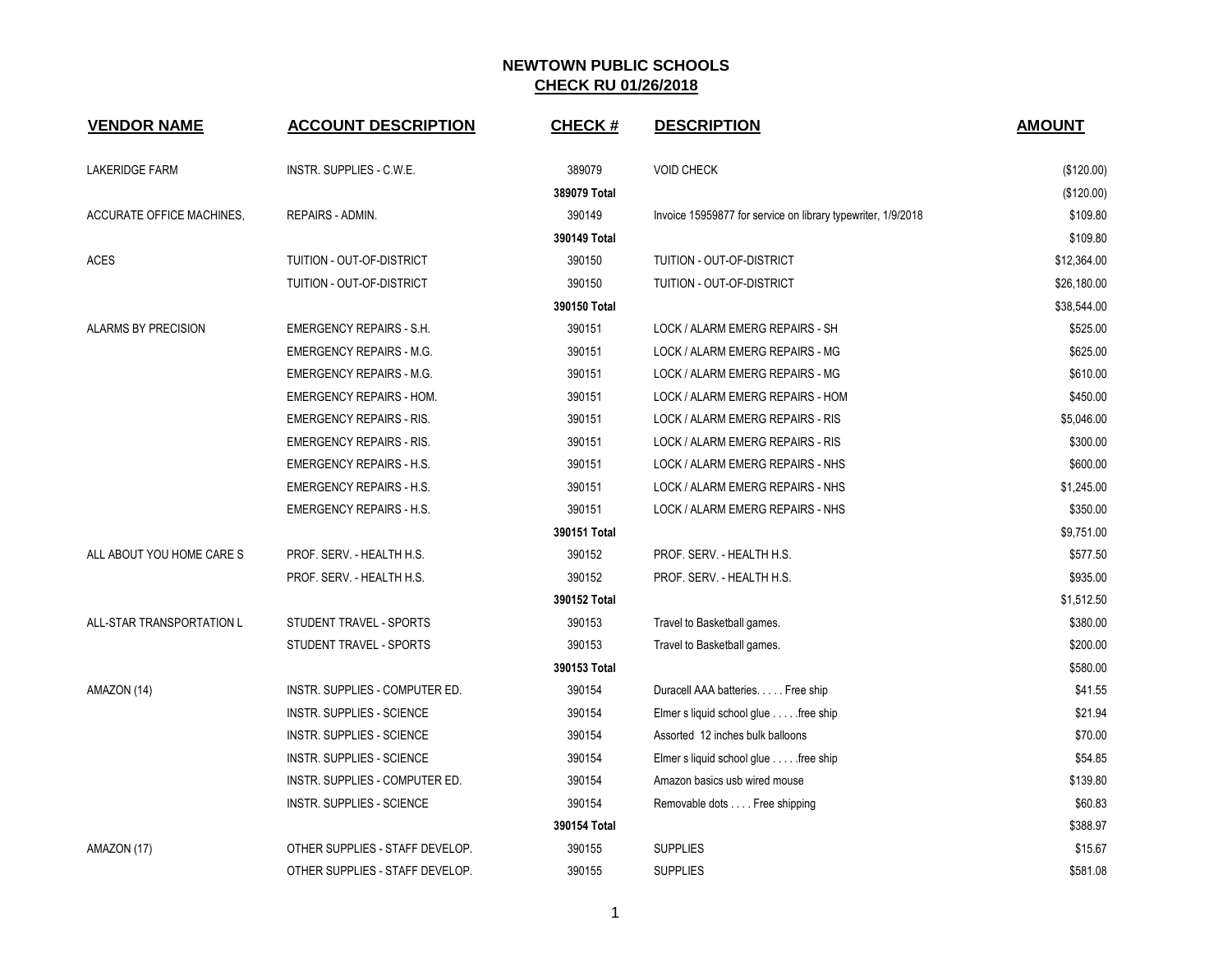| <b>VENDOR NAME</b>        | <b>ACCOUNT DESCRIPTION</b>      | <b>CHECK#</b> | <b>DESCRIPTION</b>                                       | <b>AMOUNT</b> |
|---------------------------|---------------------------------|---------------|----------------------------------------------------------|---------------|
| AMAZON (17)               | OTHER SUPPLIES - STAFF DEVELOP. | 390155        | CM                                                       | (\$15.15)     |
|                           | OTHER SUPPLIES - STAFF DEVELOP. | 390155        | ${\sf CM}$                                               | (\$146.78)    |
|                           |                                 | 390155 Total  |                                                          | \$434.82      |
| AQUARION WATER COMPANY OF | <b>B&amp;G CONTRACTED SERV.</b> | 390156        | BACKFLOW PREVENTER TESTING - ALL SCHOOLS                 | \$45.00       |
|                           |                                 | 390156 Total  |                                                          | \$45.00       |
| ARC-O-ROOTER LLC          | <b>EMERGENCY REPAIRS - H.S.</b> | 390157        | SNAKE SLOP SINK - NHS                                    | \$145.00      |
|                           |                                 | 390157 Total  |                                                          | \$145.00      |
| ASSOCIATED REFUSE HAULERS | <b>REFUSE REMOVAL</b>           | 390158        | REFUSE REMOVAL 2017-2018                                 | \$7,965.42    |
|                           | <b>REFUSE REMOVAL</b>           | 390158        | CARDBOARD RECYCLING 2017-2018                            | \$40.00       |
|                           | <b>REFUSE REMOVAL</b>           | 390158        | CARDBOARD RECYCLING 2017-2018                            | \$136.00      |
|                           | <b>REFUSE REMOVAL</b>           | 390158        | CARDBOARD RECYCLING 2017-2018                            | \$100.00      |
|                           | <b>REFUSE REMOVAL</b>           | 390158        | CARDBOARD RECYCLING 2017-2018                            | \$170.00      |
|                           | <b>REFUSE REMOVAL</b>           | 390158        | CARDBOARD RECYCLING 2017-2018                            | \$394.00      |
|                           | <b>REFUSE REMOVAL</b>           | 390158        | CARDBOARD RECYCLING 2017-2018                            | \$172.00      |
|                           | <b>REFUSE REMOVAL</b>           | 390158        | CARDBOARD RECYCLING 2017-2018                            | \$340.00      |
|                           |                                 | 390158 Total  |                                                          | \$9,317.42    |
| AUTO HOME COMMERCIAL      | <b>EMERGENCY REPAIRS - M.S.</b> | 390159        | PA SYSTEM / CLOCK REPAIRS - NMS                          | \$1,831.22    |
|                           | <b>EMERGENCY REPAIRS - H.S.</b> | 390159        | PA SYSTEM / CLOCK REPAIRS - NHS                          | \$870.18      |
|                           | <b>EMERGENCY REPAIRS - H.S.</b> | 390159        | PA SYSTEM / CLOCK REPAIRS - NHS                          | \$290.06      |
|                           |                                 | 390159 Total  |                                                          | \$2,991.46    |
| <b>BAGEL DELIGHT</b>      | CONTRACTED SERV. - SUPER.       | 390160        | BUS DRIVER BREAKFAST 01/08/2018                          | \$144.95      |
|                           | STAFF TRAIN. - STAFF DEVELOP.   | 390160        | Evaluation Training Jan. 8, 2018 8-2 pm Council Chambers | \$59.95       |
|                           | STAFF TRAIN. - STAFF DEVELOP.   | 390160        | Evaluation Training Jan. 8, 2018 8-2 pm Council Chambers | \$99.95       |
|                           |                                 | 390160 Total  |                                                          | \$304.85      |
| <b>BERECHID, BRIDGET</b>  | INSTR. SUPPLIES - SCIENCE       | 390161        | <b>SCIENCE SUPPLIES</b>                                  | \$36.12       |
|                           |                                 | 390161 Total  |                                                          | \$36.12       |
| CANON FINANCIAL SERVICES  | COPIER RENTAL - CLASSROOM       | 390162        | 4 QTR. OF COPIER CONTRACT 2017/18 - HAW                  | \$2,475.59    |
|                           | COPIER RENTAL - CLASSROOM       | 390162        | 4 QTR. OF COPIER CONTRACT 2017/18 - S/H                  | \$3,961.13    |
|                           | COPIER RENTAL - CLASSROOM       | 390162        | 4 QTR. OF COPIER CONTRACT 2017/18 - M/G                  | \$2,971.08    |
|                           | COPIER RENTAL - CLASSROOM       | 390162        | 4 QTR. OF COPIER CONTRACT 2017/18 - HOM                  | \$2,475.59    |
|                           | COPIER RENTAL - CLASSROOM       | 390162        | 4 QTR. OF COPIER CONTRACT 2017/18 - RIS                  | \$5,846.32    |
|                           | COPIER RENTAL - CLASSROOM       | 390162        | 4 QTR. OF COPIER CONTRACT 2017/18 - M/S                  | \$7,650.81    |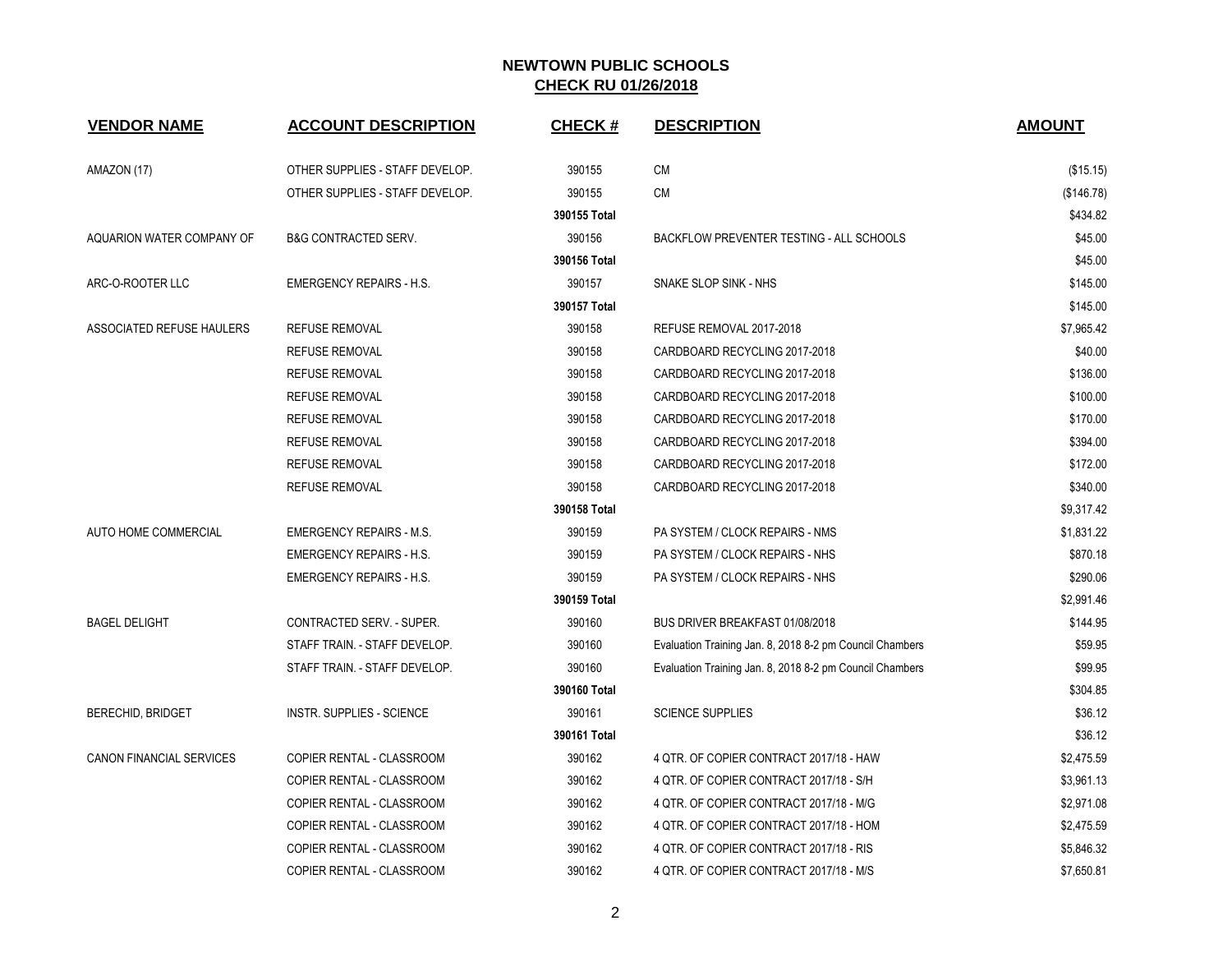| <b>VENDOR NAME</b>               | <b>ACCOUNT DESCRIPTION</b>             | <b>CHECK#</b> | <b>DESCRIPTION</b>                                      | <b>AMOUNT</b> |
|----------------------------------|----------------------------------------|---------------|---------------------------------------------------------|---------------|
| CANON FINANCIAL SERVICES         | COPIER RENTAL - CLASSROOM              | 390162        | 4 QTR. OF COPIER CONTRACT 2017/18 - H/S                 | \$16,382.56   |
|                                  | COPIER RENTAL - BUS. SERV.             | 390162        | 4 QTR. OF COPIER CONTRACT 2017/18 - C/O                 | \$3,828.91    |
|                                  |                                        | 390162 Total  |                                                         | \$45,591.99   |
| CBS LLC                          | EQUIPMENT - INFO. TECH.                | 390163        | SmartBoard SBM-680                                      | \$1,599.00    |
|                                  | EQUIPMENT - INFO. TECH.                | 390163        | Installation                                            | \$100.00      |
|                                  | EQUIPMENT - INFO. TECH.                | 390163        | Shipping                                                | \$75.00       |
|                                  |                                        | 390163 Total  |                                                         | \$1,774.00    |
| CED                              | B. & G. REPAIRS - H.S.                 | 390164        | ELECTRIC HEATERS - GUARD SHACK                          | \$264.00      |
|                                  |                                        | 390164 Total  |                                                         | \$264.00      |
| CONNEC-TO-TALK                   | PROF. SERV. - PSYCH/MED. EVAL.         | 390165        | BCBA CONSULT 01/16-01/18/18                             | \$1,105.00    |
|                                  | PROF. SERV. - PSYCH/MED. EVAL.         | 390165        | ABA SERV 01/15-01/19/18                                 | \$840.00      |
|                                  |                                        | 390165 Total  |                                                         | \$1,945.00    |
| CONNECTICUT PEST ELIMINAT        | <b>B&amp;G CONTRACTED SERV.</b>        | 390166        | MONTHLY PEST CONTROL - ALL SCHOOLS (2017-2018)          | \$152.25      |
|                                  | <b>B&amp;G CONTRACTED SERV.</b>        | 390166        | MONTHLY PEST CONTROL - ALL SCHOOLS (2017-2018)          | \$900.00      |
|                                  |                                        | 390166 Total  |                                                         | \$1,052.25    |
| DALY, MJ LLC                     | <b>B&amp;G CONTRACTED SERV.</b>        | 390167        | OTRLY SPRINKLER INSPECTIONS - HAWL/SH/RIS/NHS 2017-2018 | \$660.00      |
|                                  | <b>B&amp;G CONTRACTED SERV.</b>        | 390167        | OTRLY SPRINKLER INSPECTIONS - HAWL/SH/RIS/NHS 2017-2018 | \$200.00      |
|                                  | <b>B&amp;G CONTRACTED SERV.</b>        | 390167        | QTRLY SPRINKLER INSPECTIONS - HAWL/SH/RIS/NHS 2017-2018 | \$460.00      |
|                                  | <b>B&amp;G CONTRACTED SERV.</b>        | 390167        | QTRLY SPRINKLER INSPECTIONS - HAWL/SH/RIS/NHS 2017-2018 | \$849.00      |
|                                  |                                        | 390167 Total  |                                                         | \$2,169.00    |
| <b>DECKWORKS LLC</b>             | CAPITAL OUTLAY-NHS AUDITORIUM PHASE II | 390168        | <b>AUDITORIUM WALLS</b>                                 | \$14,880.00   |
|                                  | CAPITAL OUTLAY-NHS AUDITORIUM PHASE II | 390168        | DOOR FRAMES, REAR VESTABULS WALLS & FLOOR SAMPLES       | \$2,790.00    |
|                                  |                                        | 390168 Total  |                                                         | \$17,670.00   |
| <b>DNR LABORATORIES LLC</b>      | CAPITAL OUTLAY-NHS AUDITORIUM PHASE II | 390169        | SHOW CONTROL INTERCOM SYSTEM H/S                        | \$6,429.00    |
|                                  |                                        | 390169 Total  |                                                         | \$6,429.00    |
| <b>EAST HAVEN BUILDERS SUPPL</b> | <b>EMERGENCY REPAIRS - HOM.</b>        | 390170        | WELL PIT REPAIR - HOM                                   | \$250.45      |
|                                  |                                        | 390170 Total  |                                                         | \$250.45      |
| <b>EAST RIVER ENERGY INC.</b>    | FUEL OIL - H.S.                        | 390171        | OIL 7500.0 GAL H/S                                      | \$14,133.75   |
|                                  |                                        | 390171 Total  |                                                         | \$14,133.75   |
| <b>EASTERN WATER SOLUTIONS</b>   | <b>B&amp;G CONTRACTED SERV.</b>        | 390172        | CERTIFIED WATER OPERATOR AGREEMENT - 2017-2018          | \$2,413.99    |
|                                  |                                        | 390172 Total  |                                                         | \$2,413.99    |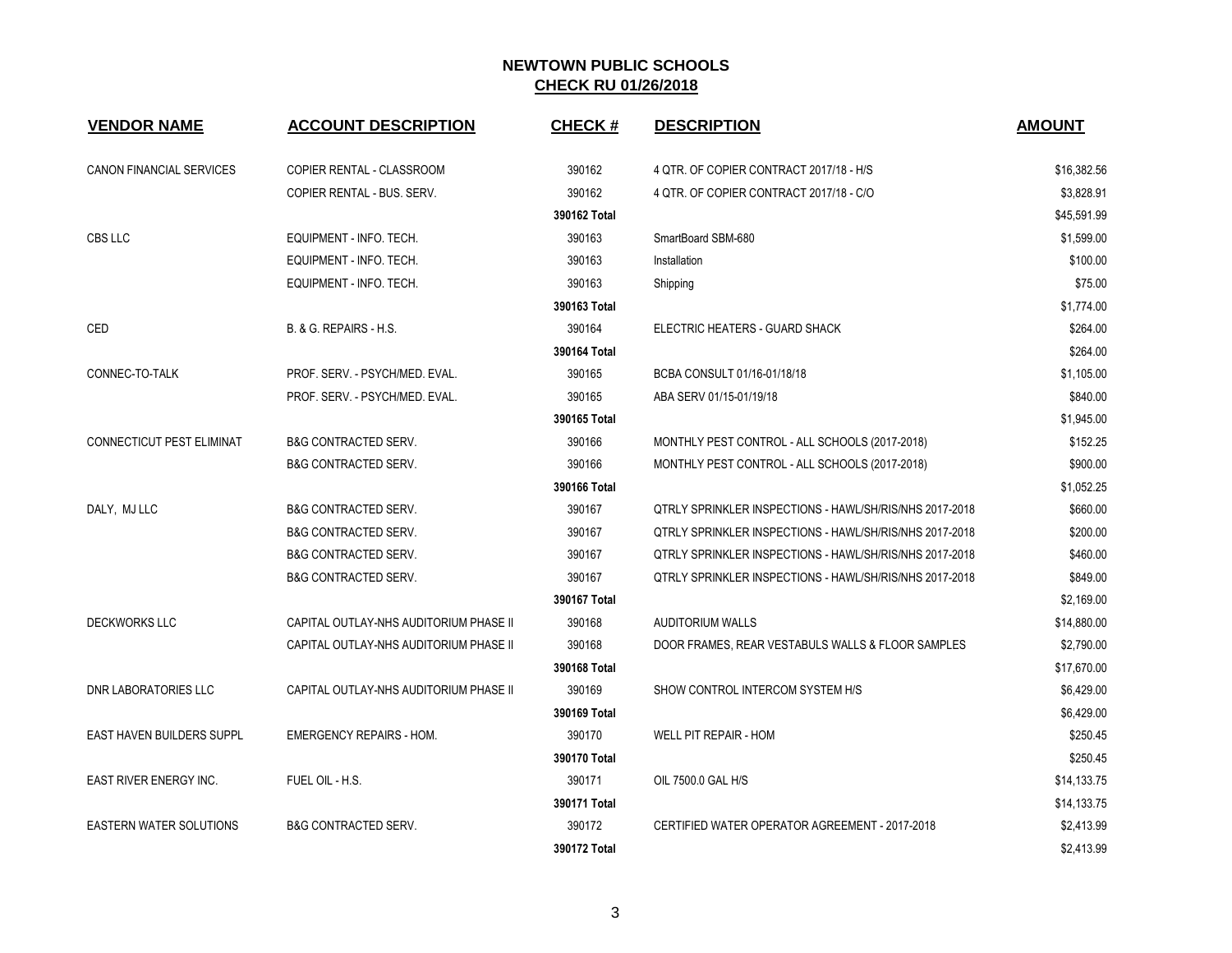| <b>VENDOR NAME</b>                 | <b>ACCOUNT DESCRIPTION</b>          | <b>CHECK#</b> | <b>DESCRIPTION</b>                                      | <b>AMOUNT</b> |
|------------------------------------|-------------------------------------|---------------|---------------------------------------------------------|---------------|
| <b>EDADVANCE</b>                   | <b>TUITION - OUT-OF-DISTRICT</b>    | 390173        | TUITION - OUT-OF-DISTRICT                               | \$5,600.00    |
|                                    | TUITION - OUT-OF-DISTRICT           | 390173        | TUITION - OUT-OF-DISTRICT                               | \$540.00      |
|                                    | TUITION - OUT-OF-DISTRICT           | 390173        | TUITION - OUT-OF-DISTRICT                               | \$3,111.11    |
|                                    | TUITION - OUT-OF-DISTRICT           | 390173        | TUITION - OUT-OF-DISTRICT                               | \$165.00      |
|                                    |                                     | 390173 Total  |                                                         | \$9,416.11    |
| ESPOSITO, PAUL                     | <b>REPAIRS - SPORTS</b>             | 390174        | SKATE SHARPENER UNIT & SPARX                            | \$1,313.00    |
|                                    |                                     | 390174 Total  |                                                         | \$1,313.00    |
| <b>FAIR AUTO SUPPLY</b>            | <b>REPAIRS - MAINT.</b>             | 390175        | <b>MAINT VEHICLE REPAIR PARTS</b>                       | \$50.39       |
|                                    | <b>REPAIRS - MAINT.</b>             | 390175        | <b>MAINT VEHICLE REPAIR PARTS</b>                       | \$41.52       |
|                                    | REPAIRS - MAINT.                    | 390175        | MAINT VEHICLE REPAIR PARTS                              | \$11.57       |
|                                    | <b>REPAIRS - MAINT.</b>             | 390175        | MAINT VEHICLE REPAIR PARTS                              | \$15.50       |
|                                    | <b>REPAIRS - MAINT.</b>             | 390175        | MAINT VEHICLE REPAIR PARTS                              | \$50.39       |
|                                    | <b>REPAIRS - MAINT.</b>             | 390175        | MAINT VEHICLE REPAIR PARTS                              | \$24.58       |
|                                    | REPAIRS - MAINT.                    | 390175        | MAINT VEHICLE REPAIR PARTS                              | \$31.59       |
| <b>FAIR AUTO SUPPLY</b>            | <b>REPAIRS - MAINT.</b>             | 390175        | <b>MAINT VEHICLE REPAIR PARTS</b>                       | \$19.38       |
|                                    | <b>REPAIRS - MAINT.</b>             | 390175        | <b>MAINT VEHICLE REPAIR PARTS</b>                       | \$16.14       |
|                                    |                                     | 390175 Total  |                                                         | \$261.06      |
| <b>FRAMPTON, WILLIAM</b>           | <b>B&amp;G SUPPLIES - CUSTODIAL</b> | 390176        | SHOES (80674)                                           | \$103.67      |
|                                    |                                     | 390176 Total  |                                                         | \$103.67      |
| <b>HAT CITY PAPER &amp; SUP</b>    | <b>B&amp;G SUPPLIES - CUSTODIAL</b> | 390177        | PAPER PRODUCTS, LYSOL, LINERS, VAC BAGS - CUST SUPPLIES | \$4,058.20    |
|                                    |                                     | 390177 Total  |                                                         | \$4,058.20    |
| HOMETOWN TOOL LLC                  | <b>B&amp;G SUPPLIES - CUSTODIAL</b> | 390178        | CUSTODIAN UNIFORM (2017-2018)                           | \$69.00       |
|                                    | <b>B&amp;G SUPPLIES - CUSTODIAL</b> | 390178        | CUSTODIAN UNIFORM (2017-2018)                           | \$59.98       |
|                                    |                                     | 390178 Total  |                                                         | \$128.98      |
| <b>HOUGHTON MIFFLIN COM</b>        | INSTR. SUPPLIES - SP. ED. PREK-8    | 390179        | WOODCOCK JOHNSON IV FORM A WITH CASE ITEM: 1588340      | \$1,870.00    |
|                                    | INSTR. SUPPLIES - SP. ED. PREK-8    | 390179        | <b>SHIPPING</b>                                         | \$187.00      |
|                                    |                                     | 390179 Total  |                                                         | \$2,057.00    |
| HUETTNER, JENNIFER                 | INSTR. SUPPLIES - WORLD LANG.       | 390180        | NATIONAL LATIN EXAM                                     | \$570.00      |
|                                    |                                     | 390180 Total  |                                                         | \$570.00      |
| <b>HUGH'S MECHANICAL EQUIPMENT</b> | PROF. SERV. - B. & G.               | 390181        | UNDERGROUND TANK INSPECTIONS (BILLED MONTHLY)           | \$1,350.00    |
|                                    |                                     | 390181 Total  |                                                         | \$1,350.00    |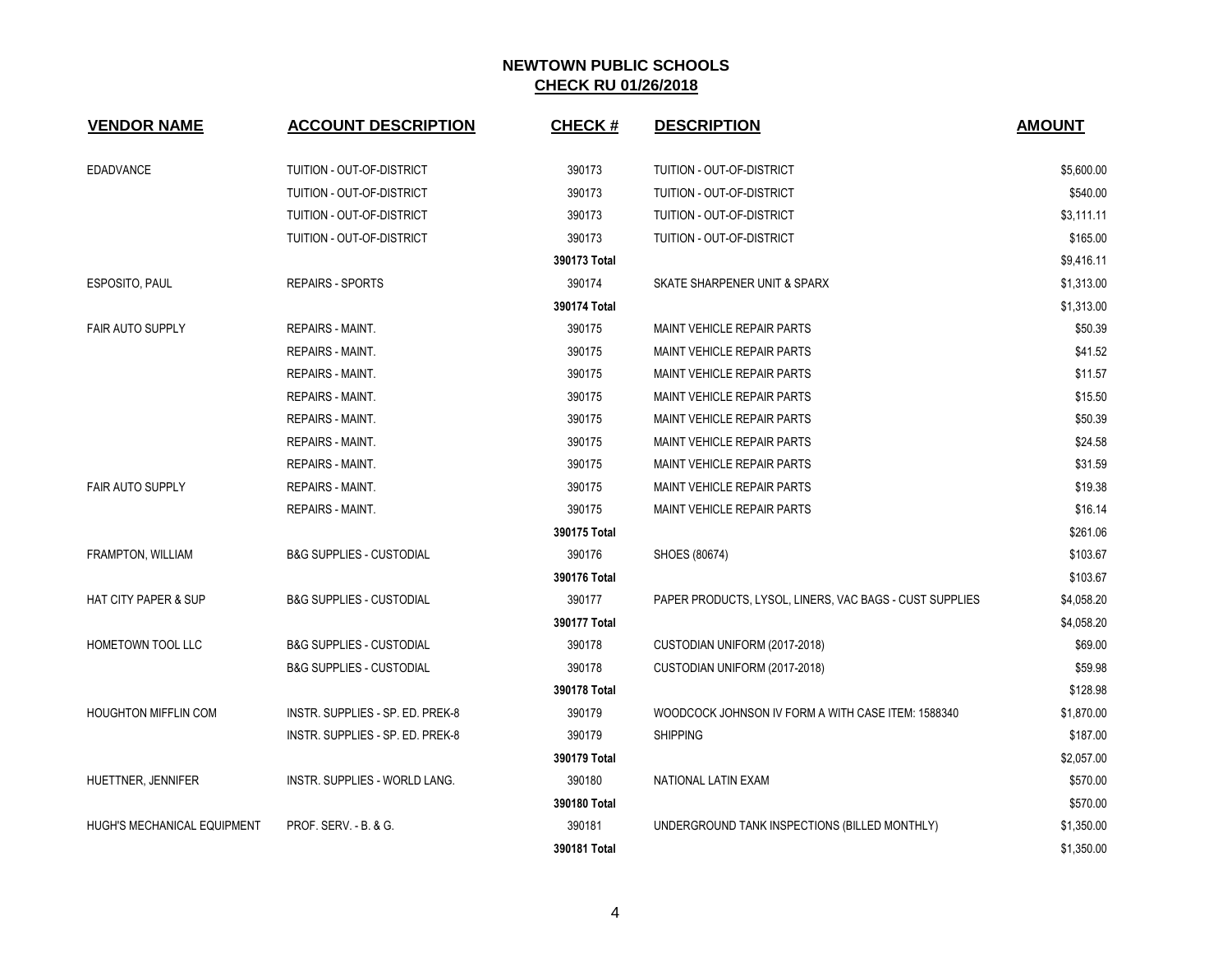| <b>VENDOR NAME</b>        | <b>ACCOUNT DESCRIPTION</b>          | <b>CHECK#</b> | <b>DESCRIPTION</b>                              | <b>AMOUNT</b> |
|---------------------------|-------------------------------------|---------------|-------------------------------------------------|---------------|
| HUSSEY SEATING COMPANY    | <b>EMERGENCY REPAIRS - M.G.</b>     | 390182        | GYM WALL PAD REPAIR - MG                        | \$500.00      |
|                           | <b>EMERGENCY REPAIRS - M.S.</b>     | 390182        | A/B WING GYM WALL PAD REPLACE - NMS             | \$2,900.00    |
|                           |                                     | 390182 Total  |                                                 | \$3,400.00    |
| ICMA RETIREMENT CORPORATE | PENSION PLAN                        | 390183        | 3RD QTR. ANNUAL PLAN FEE 2017/18                | \$250.00      |
|                           |                                     | 390183 Total  |                                                 | \$250.00      |
| INSTITUTE OF PROFESSIONAL | PROF. SERV. - PSYCH/MED. EVAL.      | 390184        | PROF. SERV. - PSYCH/MED. EVAL.                  | \$10,200.00   |
|                           |                                     | 390184 Total  |                                                 | \$10,200.00   |
| <b>LAKERIDGE FARM</b>     | INSTR. SUPPLIES - C.W.E.            | 390185        | HAY BALES 09/29/2017                            | \$120.00      |
|                           |                                     | 390185 Total  |                                                 | \$120.00      |
| LANNING, LOIS PH .D.      | STAFF TRAIN. - STAFF DEVELOP.       | 390186        | Prof Development Concept-Based Curriculum       | \$3,000.00    |
|                           |                                     | 390186 Total  |                                                 | \$3,000.00    |
| LAWSON PRODUCTS INC.      | <b>B&amp;G SUPPLIES - MAINT.</b>    | 390187        | FIRST AID KITS FOR RIS/NMS/NHS - MAINT SUPPLIES | \$692.41      |
|                           |                                     | 390187 Total  |                                                 | \$692.41      |
| MAGNAKLEEN SERVICES LLC   | <b>B&amp;G SUPPLIES - CUSTODIAL</b> | 390188        | MOP / RUG SERVICE (ALL SCHOOLS) 2017-2018       | \$130.00      |
|                           | <b>B&amp;G SUPPLIES - CUSTODIAL</b> | 390188        | MOP / RUG SERVICE (ALL SCHOOLS) 2017-2018       | \$166.50      |
|                           | <b>B&amp;G SUPPLIES - CUSTODIAL</b> | 390188        | MOP / RUG SERVICE (ALL SCHOOLS) 2017-2018       | \$201.00      |
|                           | <b>B&amp;G SUPPLIES - CUSTODIAL</b> | 390188        | MOP / RUG SERVICE (ALL SCHOOLS) 2017-2018       | \$48.50       |
|                           | <b>B&amp;G SUPPLIES - CUSTODIAL</b> | 390188        | MOP / RUG SERVICE (ALL SCHOOLS) 2017-2018       | \$26.00       |
|                           | <b>B&amp;G SUPPLIES - CUSTODIAL</b> | 390188        | MOP / RUG SERVICE (ALL SCHOOLS) 2017-2018       | \$36.00       |
|                           | <b>B&amp;G SUPPLIES - CUSTODIAL</b> | 390188        | MOP / RUG SERVICE (ALL SCHOOLS) 2017-2018       | \$18.00       |
|                           | <b>B&amp;G SUPPLIES - CUSTODIAL</b> | 390188        | MOP / RUG SERVICE (ALL SCHOOLS) 2017-2018       | \$130.00      |
|                           | <b>B&amp;G SUPPLIES - CUSTODIAL</b> | 390188        | MOP / RUG SERVICE (ALL SCHOOLS) 2017-2018       | \$166.50      |
|                           | <b>B&amp;G SUPPLIES - CUSTODIAL</b> | 390188        | MOP / RUG SERVICE (ALL SCHOOLS) 2017-2018       | \$201.00      |
|                           | <b>B&amp;G SUPPLIES - CUSTODIAL</b> | 390188        | MOP / RUG SERVICE (ALL SCHOOLS) 2017-2018       | \$48.50       |
|                           | <b>B&amp;G SUPPLIES - CUSTODIAL</b> | 390188        | MOP / RUG SERVICE (ALL SCHOOLS) 2017-2018       | \$26.00       |
|                           | <b>B&amp;G SUPPLIES - CUSTODIAL</b> | 390188        | MOP / RUG SERVICE (ALL SCHOOLS) 2017-2018       | \$18.00       |
|                           | <b>B&amp;G SUPPLIES - CUSTODIAL</b> | 390188        | MOP / RUG SERVICE (ALL SCHOOLS) 2017-2018       | \$36.00       |
|                           | <b>B&amp;G SUPPLIES - CUSTODIAL</b> | 390188        | MOP / RUG SERVICE (ALL SCHOOLS) 2017-2018       | \$47.15       |
|                           | <b>B&amp;G SUPPLIES - CUSTODIAL</b> | 390188        | MOP / RUG SERVICE (ALL SCHOOLS) 2017-2018       | \$60.65       |
|                           | <b>B&amp;G SUPPLIES - CUSTODIAL</b> | 390188        | MOP / RUG SERVICE (ALL SCHOOLS) 2017-2018       | \$33.80       |
|                           | <b>B&amp;G SUPPLIES - CUSTODIAL</b> | 390188        | MOP / RUG SERVICE (ALL SCHOOLS) 2017-2018       | \$21.50       |
|                           | <b>B&amp;G SUPPLIES - CUSTODIAL</b> | 390188        | MOP / RUG SERVICE (ALL SCHOOLS) 2017-2018       | \$30.65       |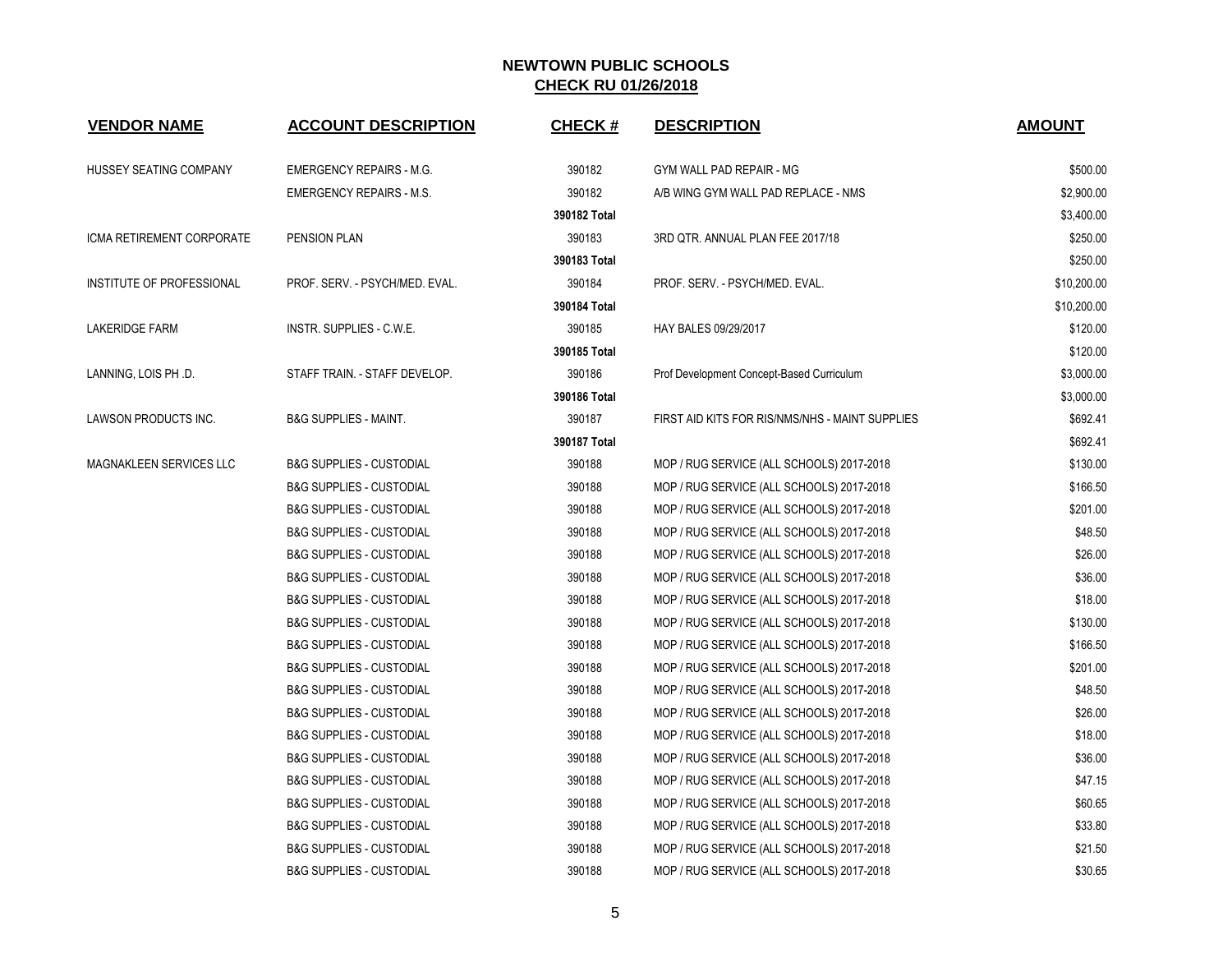| <b>VENDOR NAME</b>      | <b>ACCOUNT DESCRIPTION</b>          | <b>CHECK#</b> | <b>DESCRIPTION</b>                        | <b>AMOUNT</b> |
|-------------------------|-------------------------------------|---------------|-------------------------------------------|---------------|
| MAGNAKLEEN SERVICES LLC | <b>B&amp;G SUPPLIES - CUSTODIAL</b> | 390188        | MOP / RUG SERVICE (ALL SCHOOLS) 2017-2018 | \$28.25       |
|                         | B&G SUPPLIES - CUSTODIAL            | 390188        | MOP / RUG SERVICE (ALL SCHOOLS) 2017-2018 | \$109.70      |
|                         | <b>B&amp;G SUPPLIES - CUSTODIAL</b> | 390188        | MOP / RUG SERVICE (ALL SCHOOLS) 2017-2018 | \$47.15       |
|                         | <b>B&amp;G SUPPLIES - CUSTODIAL</b> | 390188        | MOP / RUG SERVICE (ALL SCHOOLS) 2017-2018 | \$60.65       |
|                         | <b>B&amp;G SUPPLIES - CUSTODIAL</b> | 390188        | MOP / RUG SERVICE (ALL SCHOOLS) 2017-2018 | \$33.80       |
|                         | <b>B&amp;G SUPPLIES - CUSTODIAL</b> | 390188        | MOP / RUG SERVICE (ALL SCHOOLS) 2017-2018 | \$21.50       |
|                         | <b>B&amp;G SUPPLIES - CUSTODIAL</b> | 390188        | MOP / RUG SERVICE (ALL SCHOOLS) 2017-2018 | \$30.65       |
|                         | <b>B&amp;G SUPPLIES - CUSTODIAL</b> | 390188        | MOP / RUG SERVICE (ALL SCHOOLS) 2017-2018 | \$28.25       |
|                         | <b>B&amp;G SUPPLIES - CUSTODIAL</b> | 390188        | MOP / RUG SERVICE (ALL SCHOOLS) 2017-2018 | \$109.70      |
|                         |                                     | 390188 Total  |                                           | \$1,915.40    |
| MASON W.B. INC.         | OFF. SUPPLIES - BUS. SERV.          | 390189        | <b>SUPPLIES 2017/18</b>                   | \$299.26      |
|                         | OFF. SUPPLIES - BUS. SERV.          | 390189        | <b>WATER 2017/18</b>                      | \$6.19        |
|                         | OFF. SUPPLIES - BUS. SERV.          | 390189        | WATER 2017/18                             | \$24.95       |
|                         | OFF. SUPPLIES - BUS. SERV.          | 390189        | <b>SUPPLIES 2017/18</b>                   | \$16.49       |
|                         | OFF. SUPPLIES - BUS. SERV.          | 390189        | <b>SUPPLIES 2017/18</b>                   | \$10.47       |
|                         | OFF. SUPPLIES - BUS. SERV.          | 390189        | <b>SUPPLIES 2017/18</b>                   | (\$16.49)     |
|                         | OFF. SUPPLIES - BUS. SERV.          | 390189        | WATER 2017/18                             | \$25.95       |
|                         | OFF. SUPPLIES - BUS. SERV.          | 390189        | <b>SUPPLIES 2017/18</b>                   | \$171.58      |
|                         | OFF. SUPPLIES - BUS. SERV.          | 390189        | <b>SUPPLIES 2017/18</b>                   | \$7.63        |
|                         | <b>B&amp;G SUPPLIES - CUSTODIAL</b> | 390189        | LINERS / FLOOR PADS - CUST SUPPLIES       | \$129.90      |
|                         | <b>B&amp;G SUPPLIES - CUSTODIAL</b> | 390189        | LINERS / FLOOR PADS - CUST SUPPLIES       | \$179.99      |
|                         | INSTR. SUPPLIES - WORLD LANG.       | 390189        | general supplies wl                       | \$630.00      |
|                         | INSTR. SUPPLIES - MATH              | 390189        | <b>GENERAL SUPPLIES MATH</b>              | \$569.41      |
|                         | INSTR. SUPPLIES - MATH              | 390189        | <b>GENERAL SUPPLIES MATH</b>              | \$59.95       |
|                         | INSTR. SUPPLIES - SOC. STUDIES      | 390189        | general supplies SS                       | \$529.54      |
|                         | INSTR. SUPPLIES - SOC. STUDIES      | 390189        | general supplies SS                       | (\$28.19)     |
|                         | INSTR. SUPPLIES - SOC. STUDIES      | 390189        | general supplies SS                       | \$99.18       |
|                         | INSTR. SUPPLIES - SOC. STUDIES      | 390189        | general supplies SS                       | (\$67.20)     |
|                         | INSTR. SUPPLIES - SOC. STUDIES      | 390189        | general supplies SS                       | \$28.19       |
|                         | INSTR. SUPPLIES - SOC. STUDIES      | 390189        | general supplies SS                       | (\$28.19)     |
|                         | INSTR. SUPPLIES - SOC. STUDIES      | 390189        | general supplies SS                       | \$28.19       |
|                         | INSTR. SUPPLIES - SOC. STUDIES      | 390189        | general supplies SS                       | \$67.20       |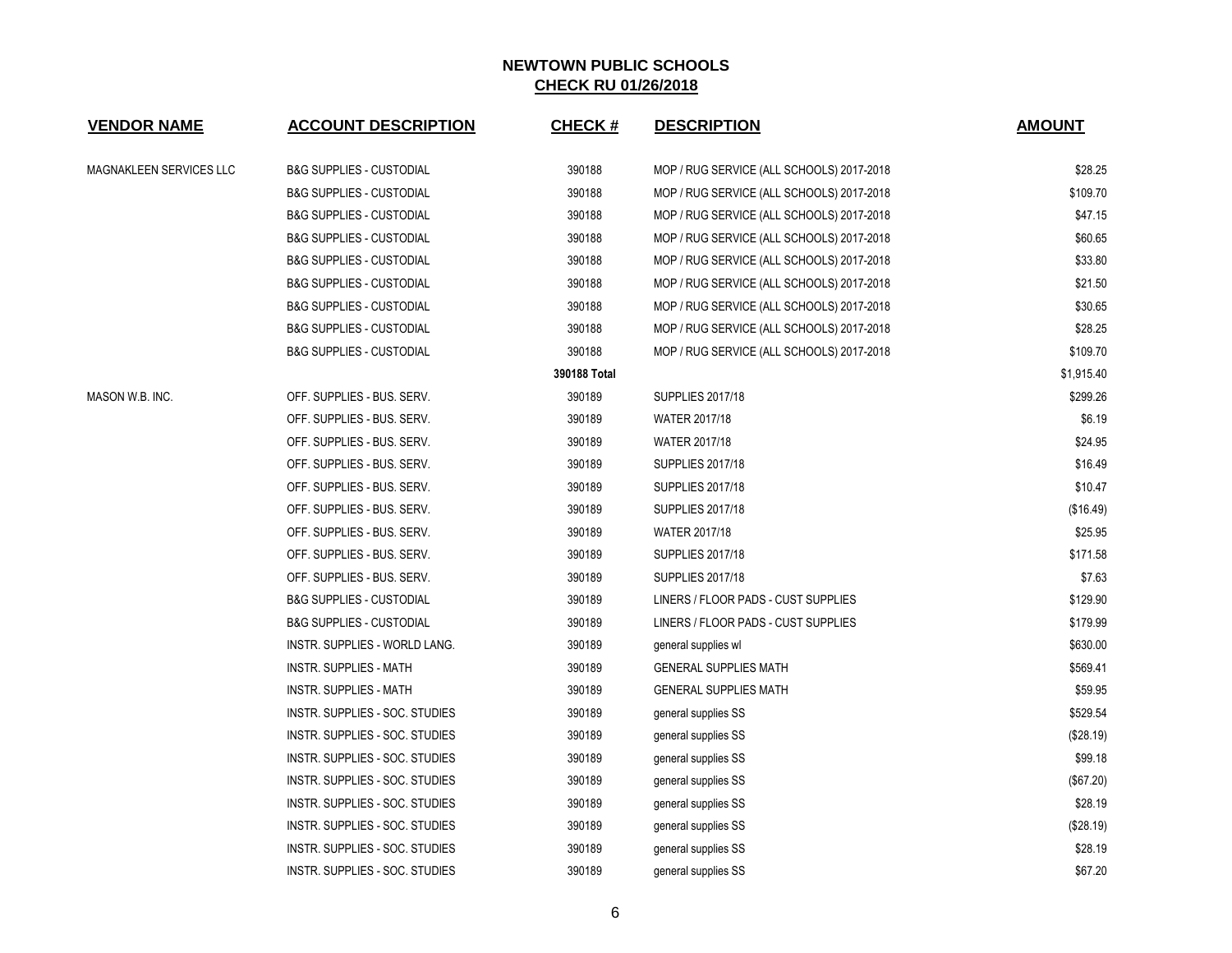| <b>VENDOR NAME</b>        | <b>ACCOUNT DESCRIPTION</b>          | <b>CHECK#</b> | <b>DESCRIPTION</b>                                          | <b>AMOUNT</b> |
|---------------------------|-------------------------------------|---------------|-------------------------------------------------------------|---------------|
| MASON W.B. INC.           | INSTR. SUPPLIES - SOC. STUDIES      | 390189        | general supplies SS                                         | (\$28.19)     |
|                           | INSTR. SUPPLIES - SOC. STUDIES      | 390189        | general supplies SS                                         | \$28.19       |
|                           | <b>INSTR. SUPPLIES - MATH</b>       | 390189        | MATH DC. APPROVED - CLASS PACK GLUE STICKS                  | \$105.90      |
|                           | B&G SUPPLIES - CUSTODIAL            | 390189        | <b>TRASH LINERS - CUST SUPPLIES</b>                         | (\$495.04)    |
|                           | <b>B&amp;G SUPPLIES - CUSTODIAL</b> | 390189        | <b>TRASH LINERS - CUST SUPPLIES</b>                         | (\$986.94)    |
|                           | <b>B&amp;G SUPPLIES - CUSTODIAL</b> | 390189        | <b>TRASH LINERS - CUST SUPPLIES</b>                         | \$5,234.04    |
|                           | B&G SUPPLIES - CUSTODIAL            | 390189        | ICE MELT - CUST SUPPLIES                                    | \$2,790.06    |
|                           | <b>INSTR. SUPPLIES - CLASSROOM</b>  | 390189        | Copy paper, const. paper & badge sleeves. - no shipping     | \$8.45        |
|                           | INSTR. SUPPLIES - CLASSROOM         | 390189        | Copy paper, const. paper & badge sleeves. - no shipping     | \$8.03        |
|                           | INSTR. SUPPLIES - CLASSROOM         | 390189        | Copy paper, const. paper & badge sleeves. - no shipping     | \$579.64      |
|                           | INSTR. SUPPLIES - CLASSROOM         | 390189        | Copy paper, const. paper & badge sleeves. - no shipping     | (\$8.03)      |
|                           | <b>INSTR. SUPPLIES - CLASSROOM</b>  | 390189        | Crayola Classic Color Pack Crayons, Tuck Box, 8 Colors/Box, | \$74.00       |
|                           | INSTR. SUPPLIES - ENGLISH           | 390189        | Avery Red clear cover report folders -25 pack               | \$59.98       |
|                           | INSTR. SUPPLIES - CLASSROOM         | 390189        | Index Cards & White Construction Paper - no shipping        | \$18.40       |
|                           | INSTR. SUPPLIES - CLASSROOM         | 390189        | Index Cards & White Construction Paper - no shipping        | \$2.16        |
|                           | INSTR. SUPPLIES - CLASSROOM         | 390189        | Index Cards & White Construction Paper - no shipping        | \$25.05       |
|                           | OFF. SUPPLIES - PUPIL SERV.         | 390189        | steel file organizer                                        | \$51.19       |
|                           |                                     | 390189 Total  |                                                             | \$10,210.89   |
| <b>MATSON, JANE</b>       | CONTRACTED SERV. - MUSIC            | 390190        | <b>NAFME</b>                                                | \$132.00      |
|                           |                                     | 390190 Total  |                                                             | \$132.00      |
| MCKENNEY MECHANICAL CONTR | <b>EMERGENCY REPAIRS - H.</b>       | 390191        | 21 BLDG BURNER REPAIRS - HAWL                               | \$1,212.40    |
|                           | <b>EMERGENCY REPAIRS - RIS.</b>     | 390191        | <b>BOILER #2 REPAIRS - RIS</b>                              | \$1,484.91    |
|                           | <b>EMERGENCY REPAIRS - H.S.</b>     | 390191        | BOILER #3 REPAIRS - NHS                                     | \$1,979.21    |
|                           | <b>EMERGENCY REPAIRS - S.H.</b>     | 390191        | <b>BOILER #1 REPAIRS - SH</b>                               | \$1,167.05    |
|                           |                                     | 390191 Total  |                                                             | \$5,843.57    |
| MILESTONES BEHAVIORAL SER | TUITION - OUT-OF-DISTRICT           | 390192        | TUITION - OUT-OF-DISTRICT                                   | \$32,564.58   |
|                           |                                     | 390192 Total  |                                                             | \$32,564.58   |
| MOBILE MINI, INC.         | <b>EQUIP RENTAL - B&amp;G</b>       | 390193        | STORAGE CONTAINER RENTAL (E726) - 2017-2018                 | \$75.00       |
|                           |                                     | 390193 Total  |                                                             | \$75.00       |
| <b>MORRIS JOANNE</b>      | STAFF TRAVEL - BUS. SERV.           | 390194        | TRAVEL STATE OF CT DTC WORKSHOP                             | \$41.64       |
|                           |                                     | 390194 Total  |                                                             | \$41.64       |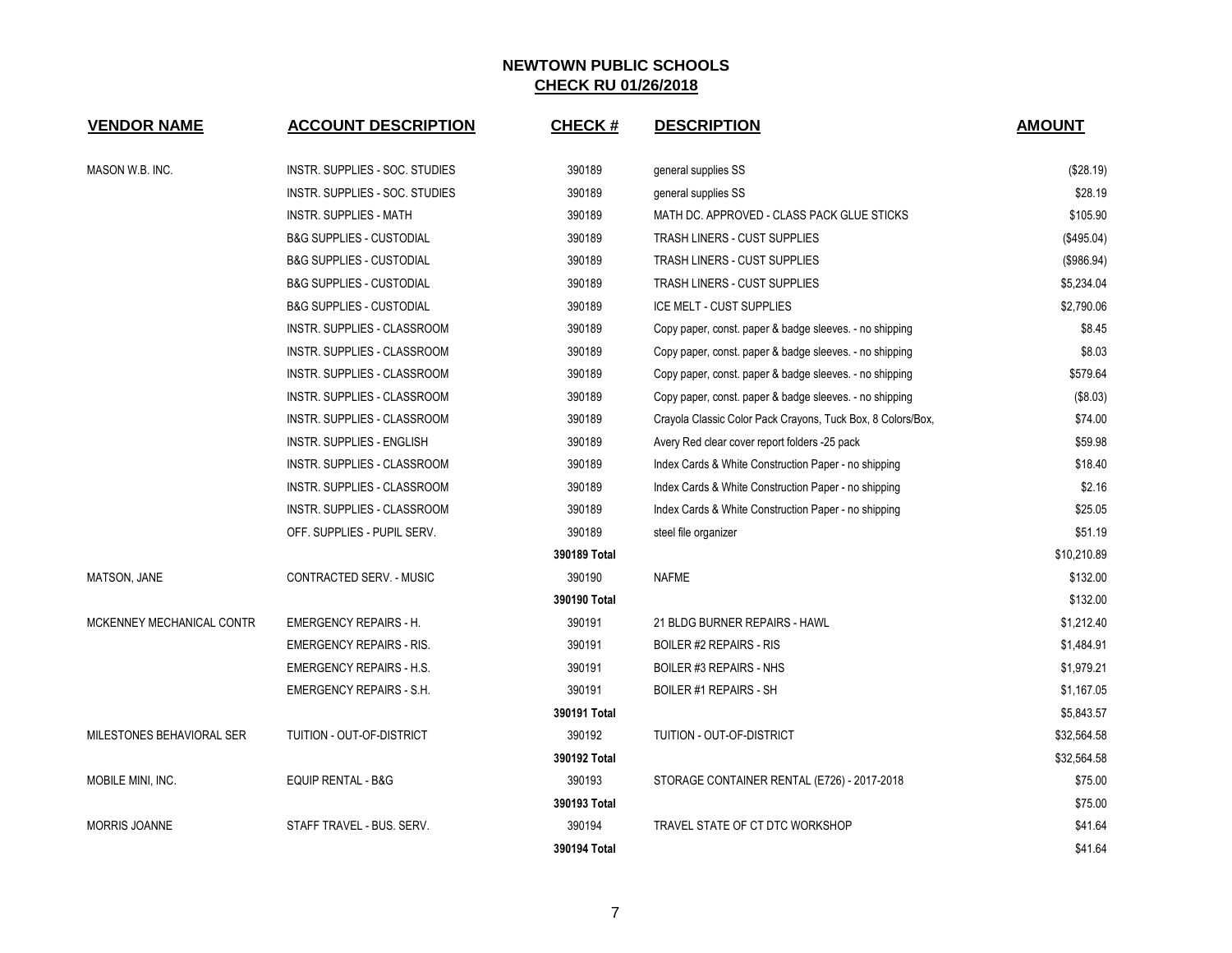| <b>VENDOR NAME</b>          | <b>ACCOUNT DESCRIPTION</b>       | <b>CHECK#</b> | <b>DESCRIPTION</b>                         | <b>AMOUNT</b> |
|-----------------------------|----------------------------------|---------------|--------------------------------------------|---------------|
| MULSKI, THERESA A.          | STAFF TRAVEL - ELEM.             | 390195        | TRAVEL 10/30/17-12/21/17                   | \$41.73       |
|                             |                                  | 390195 Total  |                                            | \$41.73       |
| NEW FAIRFIELD PUBLIC SCHOOL | <b>JOB COACHS - TRANSITIONAL</b> | 390196        | EB SERV 08/28/2017                         | \$15,745.50   |
|                             |                                  | 390196 Total  |                                            | \$15,745.50   |
| NEWTOWN HARDWARE            | <b>B&amp;G SUPPLIES - MAINT.</b> | 390197        | MAINT SUPPLIES 2017-2018                   | \$44.95       |
|                             | <b>B&amp;G SUPPLIES - MAINT.</b> | 390197        | MAINT SUPPLIES 2017-2018                   | \$77.38       |
|                             | <b>B&amp;G SUPPLIES - MAINT.</b> | 390197        | MAINT SUPPLIES 2017-2018                   | \$90.35       |
|                             | <b>B&amp;G SUPPLIES - MAINT.</b> | 390197        | MAINT SUPPLIES 2017-2018                   | \$2.70        |
|                             | <b>B&amp;G SUPPLIES - MAINT.</b> | 390197        | MAINT SUPPLIES 2017-2018                   | \$25.17       |
|                             | <b>B&amp;G SUPPLIES - MAINT.</b> | 390197        | MAINT SUPPLIES 2017-2018                   | \$29.28       |
|                             | <b>B&amp;G SUPPLIES - MAINT.</b> | 390197        | MAINT SUPPLIES 2017-2018                   | \$6.01        |
|                             | <b>B&amp;G SUPPLIES - MAINT.</b> | 390197        | MAINT SUPPLIES 2017-2018                   | \$5.10        |
|                             | <b>B&amp;G SUPPLIES - MAINT.</b> | 390197        | MAINT SUPPLIES 2017-2018                   | \$6.97        |
|                             | <b>B&amp;G SUPPLIES - MAINT.</b> | 390197        | MAINT SUPPLIES 2017-2018                   | \$49.79       |
|                             | <b>B&amp;G SUPPLIES - MAINT.</b> | 390197        | MAINT SUPPLIES 2017-2018                   | \$21.01       |
|                             | <b>B&amp;G SUPPLIES - MAINT.</b> | 390197        | MAINT SUPPLIES 2017-2018                   | \$57.57       |
|                             | <b>B&amp;G SUPPLIES - MAINT.</b> | 390197        | MAINT SUPPLIES 2017-2018                   | \$65.00       |
|                             | <b>B&amp;G SUPPLIES - MAINT.</b> | 390197        | MAINT SUPPLIES 2017-2018                   | \$12.66       |
|                             | <b>B&amp;G SUPPLIES - MAINT.</b> | 390197        | MAINT SUPPLIES 2017-2018                   | \$51.26       |
|                             | <b>B&amp;G SUPPLIES - MAINT.</b> | 390197        | MAINT SUPPLIES 2017-2018                   | \$8.98        |
|                             |                                  | 390197 Total  |                                            | \$554.18      |
| NEWTOWN MIDDLE SCHOOL       | CONTRACTED SERV. - SPORTS        | 390198        | For payment of basketball officials.       | \$248.88      |
|                             |                                  | 390198 Total  |                                            | \$248.88      |
| NORTHWEST VILLAGE SCHOOL    | TUITION - OUT-OF-DISTRICT        | 390199        | TUITION - OUT-OF-DISTRICT                  | \$4,794.00    |
|                             |                                  | 390199 Total  |                                            | \$4,794.00    |
| ONYX ASSET SERVICES GROUP   | ELECTRICITY - RIS.               | 390200        | ELEC 12,444.10 KWH RIS                     | \$745.40      |
|                             |                                  | 390200 Total  |                                            | \$745.40      |
| ORIENTAL TRADING CO         | OTHER SUPPLIES - STAFF DEVELOP.  | 390201        | <b>SUPPLIES (84501)</b>                    | \$177.88      |
|                             |                                  | 390201 Total  |                                            | \$177.88      |
| OTIS ELEVATOR COMPANY       | <b>B&amp;G CONTRACTED SERV.</b>  | 390202        | ELEVATOR SVC CONTRACT - HAWL/RIS 2017-2018 | \$292.53      |
|                             | <b>B&amp;G CONTRACTED SERV.</b>  | 390202        | ELEVATOR SVC CONTRACT - HAWL/RIS 2017-2018 | \$292.53      |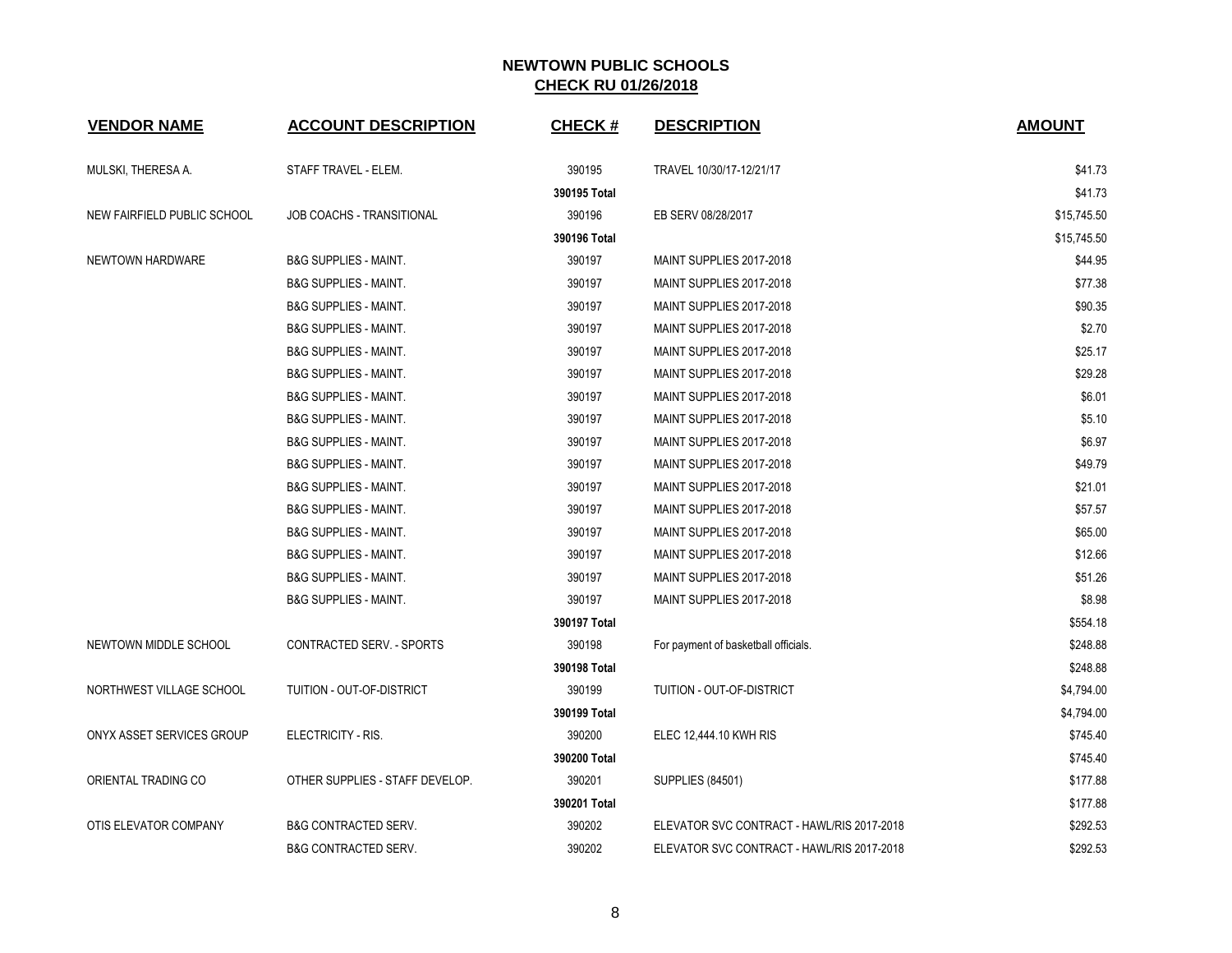| <b>VENDOR NAME</b>              | <b>ACCOUNT DESCRIPTION</b>       | <b>CHECK#</b> | <b>DESCRIPTION</b>                                       | <b>AMOUNT</b> |
|---------------------------------|----------------------------------|---------------|----------------------------------------------------------|---------------|
| OTIS ELEVATOR COMPANY           | <b>B&amp;G CONTRACTED SERV.</b>  | 390202        | ELEVATOR SVC CONTRACT - HAWL/RIS 2017-2018               | \$921.48      |
|                                 |                                  | 390202 Total  |                                                          | \$1,506.54    |
| PEPPER J.W. & SON IN            | <b>INSTR. SUPPLIES - MUSIC</b>   | 390203        | Band Set and Score-Legend of Devils Lake for band class. | \$55.00       |
|                                 | INSTR. SUPPLIES - MUSIC          | 390203        | <b>SHIPPING</b>                                          | \$10.99       |
|                                 |                                  | 390203 Total  |                                                          | \$65.99       |
| PETTY CASH - P/P                | OFF. SUPPLIES - PUPIL SERV.      | 390204        | PETTY CASH                                               | \$48.80       |
|                                 | INSTR. SUPPLIES - SP/HEAR.       | 390204        | PETTY CASH                                               | \$35.00       |
|                                 | INSTR. SUPPLIES - SP. ED. PREK-8 | 390204        | PETTY CASH                                               | \$96.43       |
|                                 |                                  | 390204 Total  |                                                          | \$180.23      |
| POMPANO, MARK J.                | STAFF TRAVEL - SECURITY          | 390205        | TRAVEL DEC 2017                                          | \$77.04       |
|                                 |                                  | 390205 Total  |                                                          | \$77.04       |
| POWERSCHOOL GROUP LLC           | PROF. SERV. - BUS. SERV          | 390206        | COMPUTER SERVICES & UPDATES 2017/18                      | \$1,000.00    |
|                                 |                                  | 390206 Total  |                                                          | \$1,000.00    |
| RAGAINI, PEGGY                  | STAFF TRAIN. - CLASSROOM         | 390207        | TAP - PROF DEVELOPMENT                                   | \$110.00      |
|                                 |                                  | 390207 Total  |                                                          | \$110.00      |
| ROBERTS, KATE                   | STAFF TRAIN. - STAFF DEVELOP.    | 390208        | Professional Development for MS and REED                 | \$2,638.86    |
|                                 |                                  | 390208 Total  |                                                          | \$2,638.86    |
| <b>ROYBAL &amp; SONS FIRE E</b> | <b>B&amp;G CONTRACTED SERV.</b>  | 390209        | SEMI ANNUAL FIRE EXT SVC JUL/DEC 2017-2018               | \$170.94      |
|                                 | <b>B&amp;G CONTRACTED SERV.</b>  | 390209        | SEMI ANNUAL FIRE EXT SVC JUL/DEC 2017-2018               | \$50.75       |
|                                 | <b>B&amp;G CONTRACTED SERV.</b>  | 390209        | SEMI ANNUAL FIRE EXT SVC JUL/DEC 2017-2018               | \$107.85      |
|                                 | <b>B&amp;G CONTRACTED SERV.</b>  | 390209        | SEMI ANNUAL FIRE EXT SVC JUL/DEC 2017-2018               | \$204.00      |
|                                 | <b>B&amp;G CONTRACTED SERV.</b>  | 390209        | SEMI ANNUAL FIRE EXT SVC JUL/DEC 2017-2018               | \$253.76      |
|                                 | <b>B&amp;G CONTRACTED SERV.</b>  | 390209        | SEMI ANNUAL FIRE EXT SVC JUL/DEC 2017-2018               | \$228.38      |
|                                 | <b>B&amp;G CONTRACTED SERV.</b>  | 390209        | SEMI ANNUAL FIRE EXT SVC JUL/DEC 2017-2018               | \$595.02      |
|                                 | <b>B&amp;G CONTRACTED SERV.</b>  | 390209        | SEMI ANNUAL FIRE SUPPRESSION SVC JUL/DEC 2017-2018       | \$180.28      |
|                                 | <b>B&amp;G CONTRACTED SERV.</b>  | 390209        | SEMI ANNUAL FIRE SUPPRESSION SVC JUL/DEC 2017-2018       | \$160.96      |
|                                 | <b>B&amp;G CONTRACTED SERV.</b>  | 390209        | SEMI ANNUAL FIRE SUPPRESSION SVC JUL/DEC 2017-2018       | \$184.48      |
|                                 | <b>B&amp;G CONTRACTED SERV.</b>  | 390209        | SEMI ANNUAL FIRE SUPPRESSION SVC JUL/DEC 2017-2018       | \$172.72      |
|                                 | <b>B&amp;G CONTRACTED SERV.</b>  | 390209        | SEMI ANNUAL FIRE SUPPRESSION SVC JUL/DEC 2017-2018       | \$1,366.56    |
|                                 | <b>B&amp;G CONTRACTED SERV.</b>  | 390209        | SEMI ANNUAL FIRE SUPPRESSION SVC JUL/DEC 2017-2018       | \$365.00      |